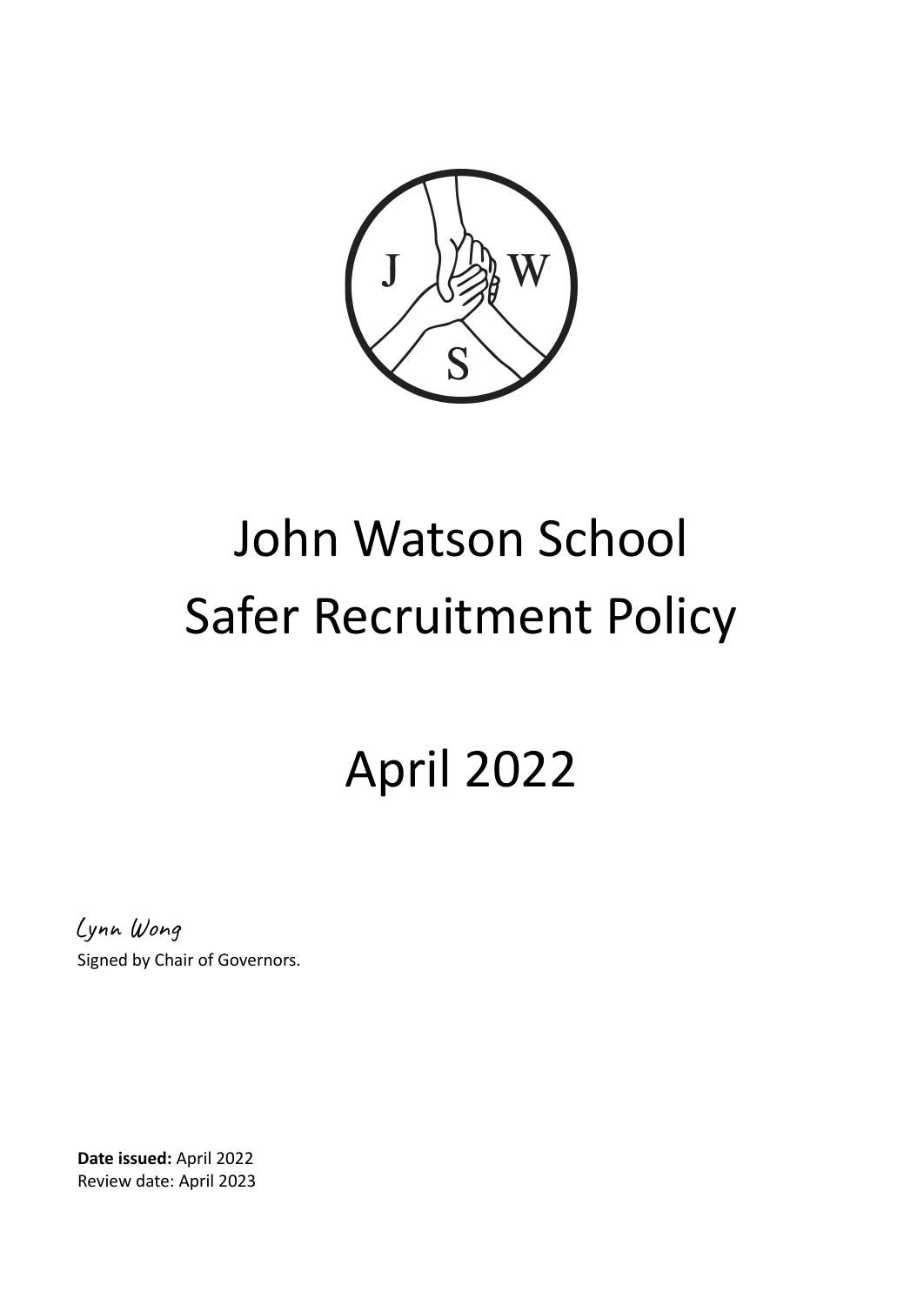# **EQUALITY AND DIVERSITY STATEMENT**

John Watson School is committed to the fair treatment of all regardless of age, colour, disability, ethnicity, gender, nationality, race, religious or spiritual beliefs, responsibility for dependents, sexual orientation, or any other personal characteristic. An equality impact assessment has been completed on this policy to ensure that it can be implemented consistently regardless of any such factors and all will be treated with dignity and respect. We are a UNICEF Rights Respecting School committed to ensuring that all children's rights are met in accordance to the UN charter.

#### **1.Introduction**

This policy has been introduced to provide a framework for the efficient and effective recruitment of all categories of staff at John Watson School. The Governing Body of the school values the contribution of all staff and recognises that the recruitment of appropriately skilled staff is key to the provision of a safe and successful teaching and learning environment in which pupils can thrive. The Governing Body is committed to safeguarding and promoting the welfare of children and young people and expects all staff and volunteers to share this commitment. Accordingly, this policy complies with the current DfE guidance 'Safeguarding Children and Safer Recruitment in Education'.

# **2. Aims of the Policy**

To ensure that newly recruited staff possess the most appropriate blend of qualifications, experience, knowledge, skills and abilities to meet the demands of the post and the needs of the school. To ensure a consistent and equitable approach to the appointment of all staff.

To ensure that all relevant equal opportunities legislation is adhered to and that appointees are recruited without regard to gender, gender reassignment, sexual orientation, marital or civil partnership status, colour, race, nationality, ethnic or national origins, religion or belief, age, pregnancy or maternity leave. To ensure that all recruitment practices are compliant with DfE safeguarding guidance, with clear links to child protection policies and procedures, thereby ensuring as far as possible that all staff recruited to work in schools are suitable to work with children and young people.

To ensure the most cost effective use is made of resources in the recruitment and selection process.

#### **3. Responsibilities**

The Governing Body, with appropriate advice from the Headteacher, is responsible for determining the staffing complement of the school and for all appointments to the school staff. The Headteacher and a governor will have delegated responsibility for the appointment of teachers and other staff outside of the leadership group. Once the selection panel has been agreed, the lead person, in conjunction with the panel, will be responsible for drawing up the relevant documentation and planning the selection process. The selection panel for any position will have responsibility for ensuring that a fair, equitable and non-discriminatory process is maintained throughout the recruitment and selection activities.

#### **4. Safer Recruitment**

Matters of child protection, safeguarding and the promotion of the welfare of children will be central to the recruitment process, starting with the planning of recruitment needs through to the recruitment exercise itself. Particular measures to ensure safe recruitment practice, compliant with DfE advice, are identified throughout this policy. The selection panel have responsibility for ensuring the implementation of these John Watson School measures. The safeguarding measures noted in this policy are not exhaustive or designed to obviate the need to refer to the most recent DfE guidance.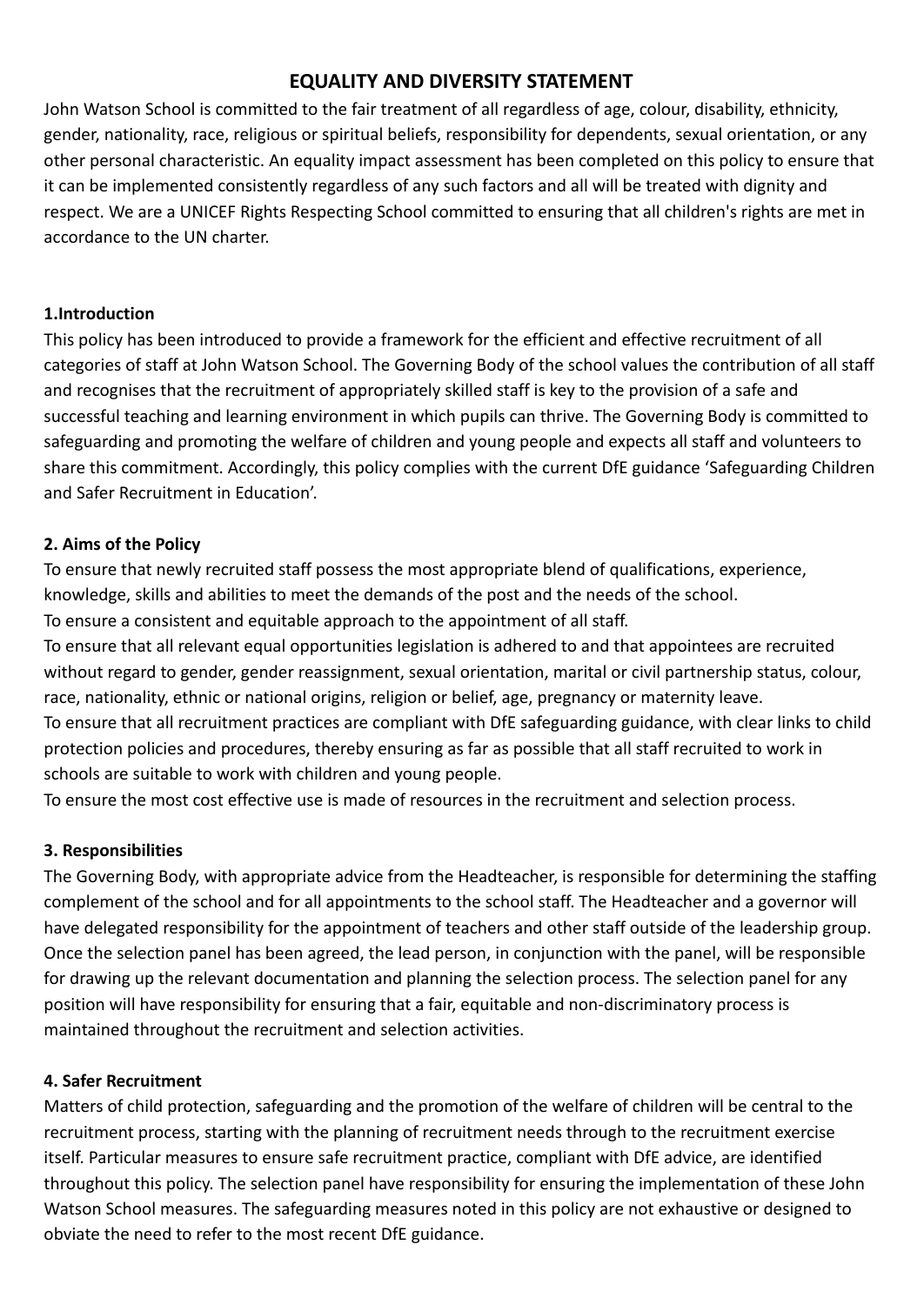#### **5. The Planning Process**

The Resources Committee of the Governing Body, in conjunction with the Headteacher, will review the staffing requirements of the school annually and assess the short and long term recruitment needs so that, as far as possible, a planned approach to resourcing the school can be taken. Before the start of the recruitment process, there will be a review of the requirements of the specific role. Where a job description or person specification does not exist (e.g. for new posts) then these will be drawn up for agreement by the selection panel. Job descriptions and person specifications for existing posts will also be reviewed to determine whether the roles and responsibilities of the post need to be revised and to update the necessary qualifications, knowledge, experience, skills or abilities required by the post holder. The person specification will also be assessed to ensure that it does not unlawfully discriminate on the basis of gender, gender reassignment, sexual orientation, marital or civil partnership status, colour, race, nationality, ethnic or national origins, religion or belief, age, pregnancy or maternity leave.

*Safeguarding Measures :* A statement of the commitment of the school to the safeguarding and promotion of the welfare of pupils will be included in both the job description and the person specification. All job descriptions will make reference to the responsibility for safeguarding and promoting the welfare of pupils. The job description will clearly set out the extent of relationships and contact with children and the degree of responsibility for children that the post holder will have. All person specifications will give consideration to the need for the job holder to be suitable to work with children. Qualifications, experience, competencies and qualities needed for the role will be identified, along with an explanation of how they will be assessed during the selection process. All short-listed applicants will be notified that any relevant issues arising from references will be taken up at interview.

#### **6. Advertising**

#### **6.1 All posts**

All teaching and non-teaching posts will be advertised internally within the school and in any relevant local authority vacancy circular. Where particular skills, experience or qualifications are required or recruitment difficulties are anticipated, posts may additionally be advertised on an appropriate internet jobs site and/or in the local press. In certain circumstances a post or promotion opportunity will be ring-fenced for current staff in the first instance. Any such ring-fencing will be done in a consistent and transparent manner. Occasionally the decision may be taken not to advertise a post. This may occur, for example, when a similar post has recently been advertised and an appointment can be made from the subsequent interviewees, or because a temporary appointment needs to be made as soon as possible to ensure continuity within a post.

#### **6.2 Leadership posts**

John Watson School Headteacher and Deputy Headteacher posts will be advertised as the Governing Body considers most appropriate. As a general rule, such posts will, as a minimum, be advertised on a relevant internet jobs site, and may additionally be advertised in a nationally printed publication. Where there is demonstrable good reason not to advertise, and the Governing Body choose not to do so, the decision making process will be robustly documented to ensure that it will stand up to scrutiny. No final decision will be made until the local authority has been consulted.

*Safeguarding Measures:* All advertisements will include a statement about the school's commitment to safeguarding and promoting the welfare of children. Reference will also be made to the requirement for the successful applicant to undertake an enhanced-level check via the Disclosure & Barring Service (DBS).

#### **7. The Application Process**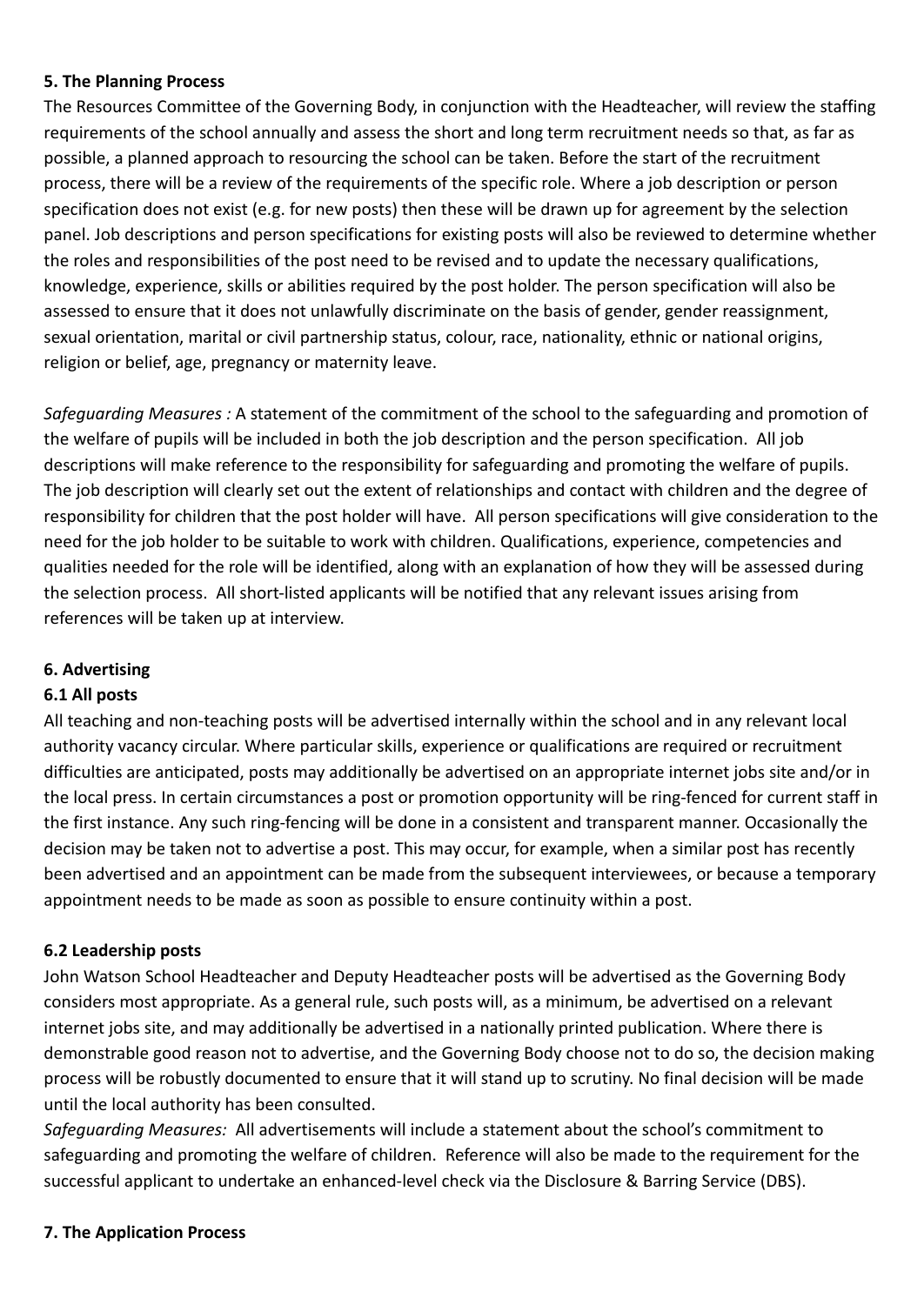For all posts, information packs will be sent, or made available electronically, to all interested parties. The information pack will generally consist of: a job description and person specification; an application form, including an equality monitoring form, with details for completion; a copy of the school's equal opportunities policy statement; a copy of the school's child protection policy statement; a statement of terms and conditions relating to the post (hours, salary etc); information about the recruitment process (interview dates etc); any other relevant information regarding the post and the school. Applications received after the closing date will not be considered, unless the applicant has given prior notice of a late application and this has been agreed by the selection panel. Applications made through means other than application forms will not be considered, unless a reasonable adjustment has been made to accommodate the needs of an applicant with a disability.

*Safeguarding Measures*: All applications must be made using the application form for the position to ensure receipt of relevant personal data (including DfE reference number and QTS/QTLS status) educational and employment history, declarations of relationships to existing employees, councillors and governors, details of referees and a statement of personal qualities and experience. The application form also includes an explanation of posts exempt from the Rehabilitation of Offenders Act 1974, the filtering rules and the need to declare all unspent convictions, cautions, warnings, bindovers and current police investigations or pending criminal proceedings. Applicants will also need to declare that they are not on the Children's Barred List, disqualified from teaching or subject to sanctions imposed by a regulatory body. Details of any unspent convictions, cautions, warnings, bindovers or other relevant information will be attached to the completed application form in a sealed envelope marked as confidential for the attention of the school.

#### **8. The Selection Process**

#### **8.1 The selection panel**

A selection panel of at least two people will be set up prior to the shortlisting process. The members of this panel will comprise of the Headteacher and the line manager (and where deemed appropriate, one or more governors) plus any of the following, as appropriate to the post: an additional member of the Senior Leadership Team, a local authority's representative (For Headteacher and Deputy Headteacher appointments) A Personnel Consultant or local authority adviser where particular expertise or guidance is required. Wherever possible, all panel members will have been trained in and/or have relevant experience of recruitment and selection and interviewing. Where a candidate is known personally to a member of the selection panel this fact should be declared before short-listing takes place. It may then be necessary to change the selection panel to ensure that there is no conflict of interest and that equal opportunities principles are adhered to. *Safeguarding Measures:* At least one member of the panel must have completed safer recruitment training approved by the Secretary of State (e.g. the online training currently provided by the Department for Education).

#### **8.2 Short-listing**

Prior to short-listing, the equality monitoring forms will be removed from the applications. If an applicant has requested reasonable adjustments to a part of the short-listing process to accommodate a disability then this will be notified to the chair of the selection panel. The short-listing process for interview will determine those applicants who best meet the criteria for the post as outlined in the person specification and determined by the shortlisting matrix outlining how the candidate meets both the essential and desirable criteria. Decision making will be based solely on the information available on the application forms. Where short-listed applicants have declared that they do have unspent convictions, cautions, warnings, bindovers or have proceedings pending, and/or have had any sanctions imposed by the Teaching Agency this will be followed up at interview as necessary. In certain cases it may be necessary to have a discussion with the applicant prior to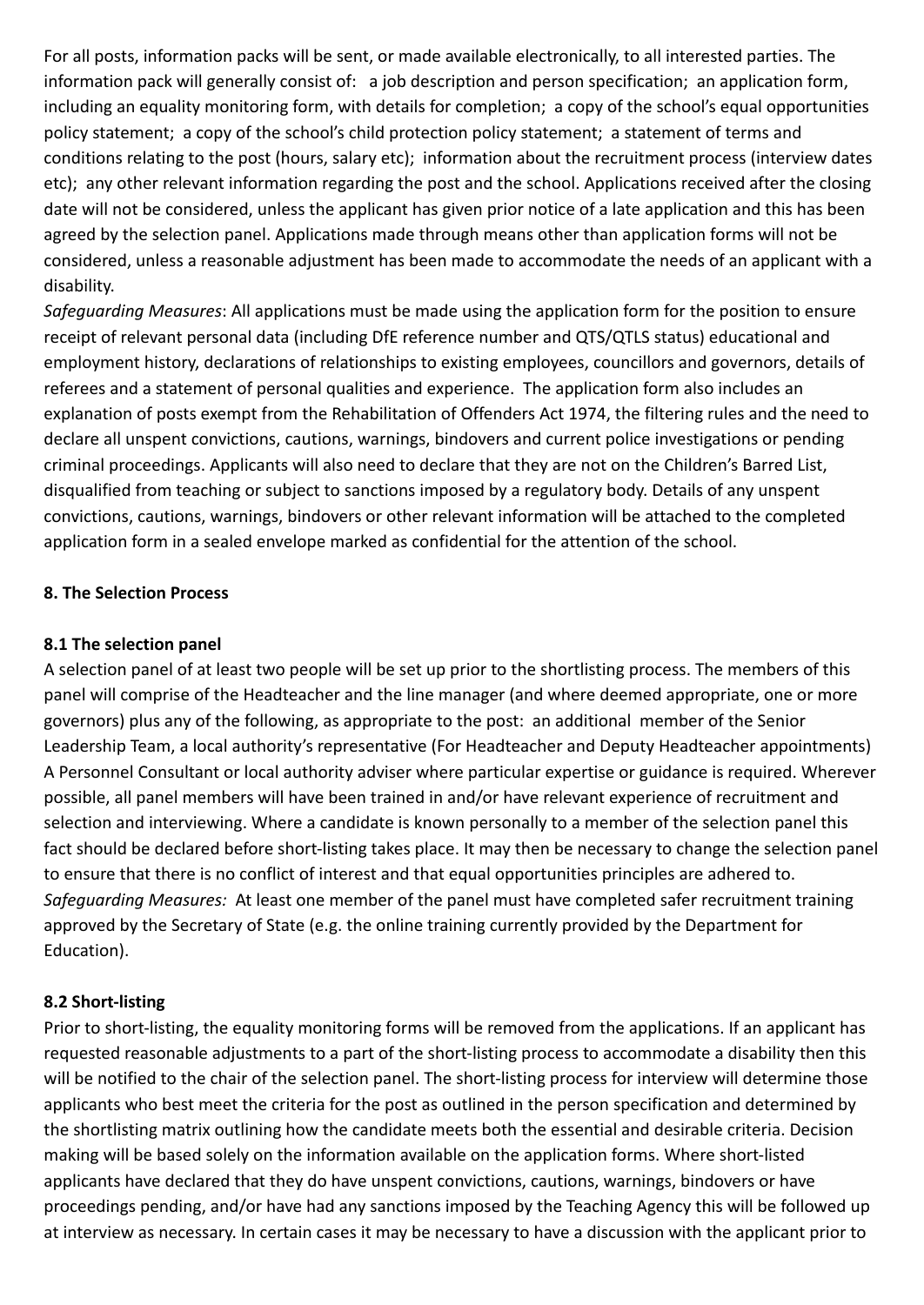the interview. If a disabled applicant meets the minimum criteria for the person specification then he/she will be short-listed.

*Safeguarding Measures:* Incomplete applications will be rejected and may, at the discretion of the selection panel, be returned to the candidate for completion. Notes will be made of any anomalies, discrepancies or gaps in employment so that these can be considered as part of the short-listing process. Reasons for gaps in employment, repeated career changes, moves from permanent to temporary or supply teaching will also be noted for exploration and verification.

#### **8.3 References**

References will be requested for all short-listed candidates (including internal applicants) prior to interview. The school will comply with the requirements of the Equality Act 2010 by not asking questions about a candidate's health or disability as part of these references prior to a job offer being made (this includes information relating to levels of sickness absence). It will be for the selection panel to determine whether the referees given by applicants are suitable and appropriate. Care will be taken in determining whether a referee given by an applicant is suitable. Any applicants currently working in a school environment must give the headteacher/principal of that school/college as one referee and John Watson School will approach the Headteacher/Principal of a school for a reference where they have not been provided. References from family members or friends will not be acceptable. All references subsequently received will be held by the chair of the interview panel who will explore any areas of concern at interview. Once a preferred candidate has been chosen following the interview process, the rest of the interview panel will be given access to the references of that person only, in order to confirm their decision.

*Safeguarding Measures:* References will be sought and obtained directly from the referee. References or testimonials provided by the applicant will not be accepted. References will seek the necessary relevant and objective information in line with current DfE guidance and a declaration from the referee that the applicant is suitable to work with children. All references will be vetted according to current DfE guidance. Issues of concern will be raised further with the referee and taken up with the candidate during the interview. Where, in exceptional situations, references are not received prior to the interview, any concerns will be resolved satisfactorily prior to any unconditional offer of employment.

#### **8.4 Other checks prior to interview**

Where a candidate is claiming specific qualifications or previous experience that is relevant to the job but is not verified by reference checks, these will be verified before interview so that any discrepancy can be explored at interview.

#### **8.5 The interview and selection process**

Prior to the interview and selection process candidates will be given any relevant information, e.g. details of any selection methods that will be used. Candidates who have a disability or any other particular needs will be given the opportunity to highlight this prior to any selection activities in order that reasonable adjustments may be made to the recruitment process. Whilst an interview is always likely to be used as the primary feature of the selection process, the selection panel will consider whether any additional selection methods are required to supplement the interview. These may include presentations, teaching observation, interaction with pupils, in-tray exercises, psychometric, verbal or numerical tests, according to the requirements of the role. Any psychometric tests used will have been validated in relation to the job, be free of bias, and be administered and validated only by a suitably trained person. Whichever methods are chosen, the panel will use these to assess the merits of each candidate against the person specification and explore their suitability to work with John Watson School children. The selection panel will ensure that all candidates are asked the same main questions at interview based on the list of essential criteria for the post, although supplementary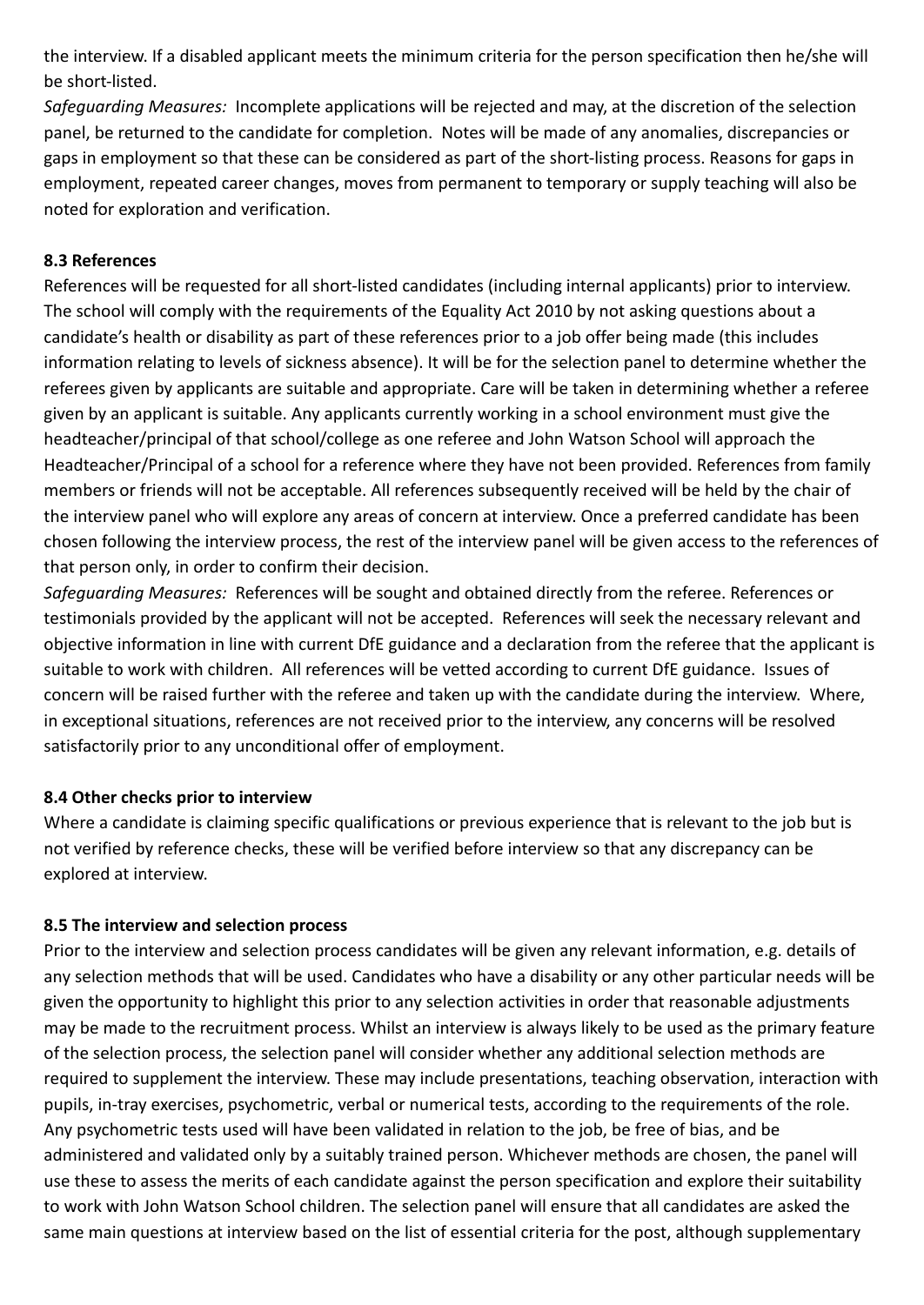questions may differ according to the candidates' answers and backgrounds. Particular care needs will be taken to ensure that no questions or selection methods could be viewed as discriminatory. *Safeguarding Measures:* Invitations for interview will stress that the successful candidate will be subject to thorough identity checks and an Enhanced DBS Check. Candidates will be requested to bring with them documentation to verify their ID, i.e. passport, driving licence, birth certificate, etc. Candidates will be instructed to bring with them to interview any relevant documentation that will confirm educational and professional qualifications. Copies of all documents will be kept on file for successful candidates. In addition to assessing the candidate's suitability for the post, the panel will assess the candidate's attitude toward children and young people and his/her ability to support the school's safeguarding agenda and promote the welfare of children. Gaps in employment history and concerns or discrepancies in the application form and references will also be explored.

# **9. Job Offers to Successful Candidates**

#### **9.1 Job offers**

Successful candidates will normally be offered the post verbally, followed by an offer letter as soon as possible afterwards. Any written offer of appointment will include any terms that the offer is made conditional upon, e.g. satisfactory completion of an occupational health questionnaire, provision of appropriate documentation to verify entitlement to work in the UK and other relevant details.

# 9.2 Conditions of Appointment

Any offer of employment in the school will be conditional upon: The receipt of at least two satisfactory references, if not already received; Verification of the candidate's identity, if not verified following interview; A satisfactory Enhanced DBS Check (including a check of the Children's Barred List); Verification of the candidate's fitness to undertake the role; Verification of the candidate's right to work in the UK (including a photocopy of the original evidence provided); Verification of the applicant's qualifications, if not verified following interview; Verification of professional status where required e.g. QTS/QTLS status etc; For those gaining QTS after 7 May 1999, verification of successful completion of statutory induction period; For support staff posts:

Satisfactory completion of any required probationary period.

**Where candidates are found to be on the Children's Barred List, or the DBS check shows that the candidate has been disqualified from working with children; an applicant has provided false information in, or in support of, his/her application; or there are serious concerns about an applicant's suitability to work with children, the facts will be reported to the Disclosure & Barring Service and/or the police, as appropriate.**

# **10. Appointment and Promotion of Existing Staff**

The school values the contribution of all staff within the school community and, where possible, seeks to retain key skills. The school will support as far as possible the continued professional development of all staff as they seek promotion to new opportunities both within the school and elsewhere. All members of staff are therefore encouraged to consider their suitability for any vacancy within the school. Where a member of staff